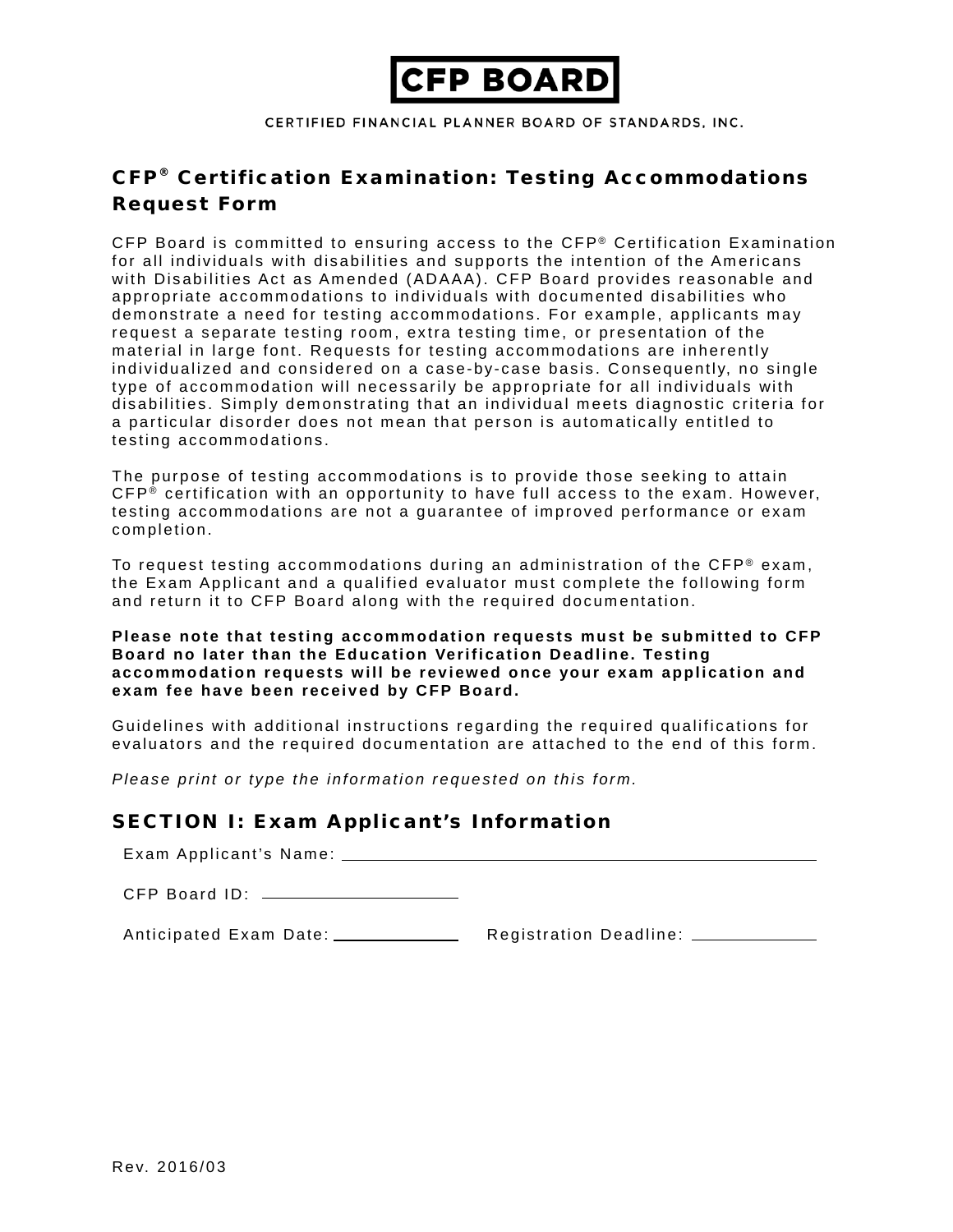### SECTION II: Accommodations Requested

Please indicate the accommodation(s) you are requesting. (*This section to be completed by the exam applicant in consultation with diagnosing professional.*)

- **Extended Time: Standard Time + 50% (Total: 9 hours)**
- (Session 1: Test 4.5 hours; Session 2: Test 4.5 hours) • **Additional 30-minute break per testing sessions (Total: 7 hours)**
	- (Session 1: Test 3.5 hours; Session 2: Test 3.5 hours)
- **Scribe**
- **Private Room**
- **Other** (*Please provide description*):

Please provide rationale as to why your requested accommodation is needed:

### Section III: Authorization for Release of Information

I grant permission to school officials and my healthcare provider(s) to release my education-related records and/or my medical or psychological records to CFP Board and its designee in connection with my request for testing accommodations.

| Signature of Applicant: | Date: |  |
|-------------------------|-------|--|
|                         |       |  |

## Section IV: Diagnosing Professional's Information

|                                              | Phone: _______________________ |
|----------------------------------------------|--------------------------------|
|                                              |                                |
| License Number: ____________________________ | Expiration Date: ___________   |
|                                              |                                |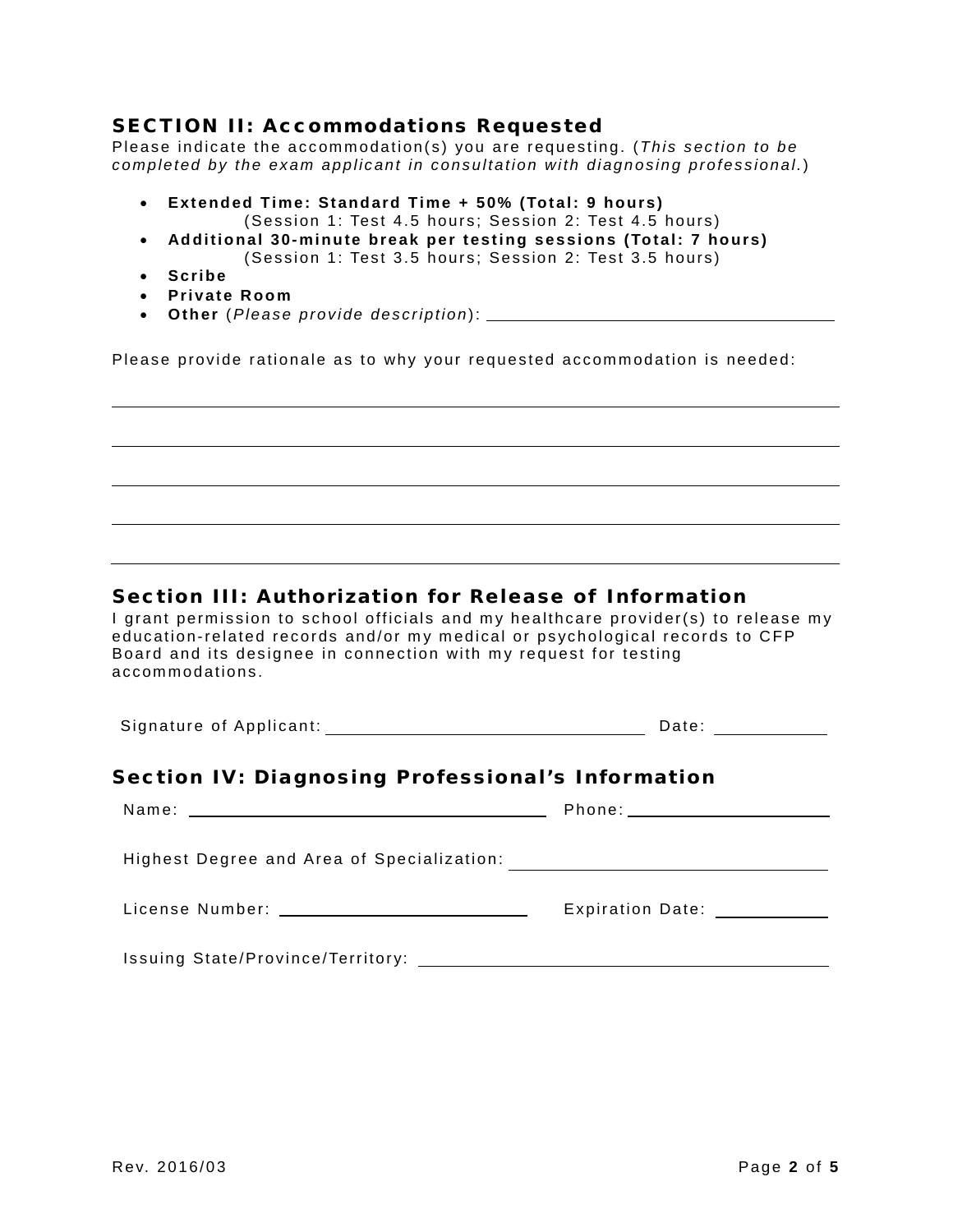## Section V: Diagnosing Professional's Assessment

Name of the disorder(s) for which the above-named Exam Applicant has requested accommodations:

Date of most recent assessment of the above-named Exam Applicant:

## Section VI: Required Documentation

Testing accommodation requests must be accompanied with documentation from a qualified diagnostic professional demonstrating a current, comprehensive medical, psychiatric, or psychological evaluation, including detailed letter(s) or report(s) from the evaluator that meet the minimum format, currency and content requirements outlined below.

**For detailed information on diagnostic professional qualifications and required documentation, please consult the following Guidelines in Section VII of this form.**

Please email or fax requests and documentation to:

[examinations@cfpboard.org](mailto:examinations@cfpboard.org) Fax: 202-379-2299

Please note that Testing Accommodation Requests are time-sensitive so it is preferred that candidates send the documentation via **email or fax** for review.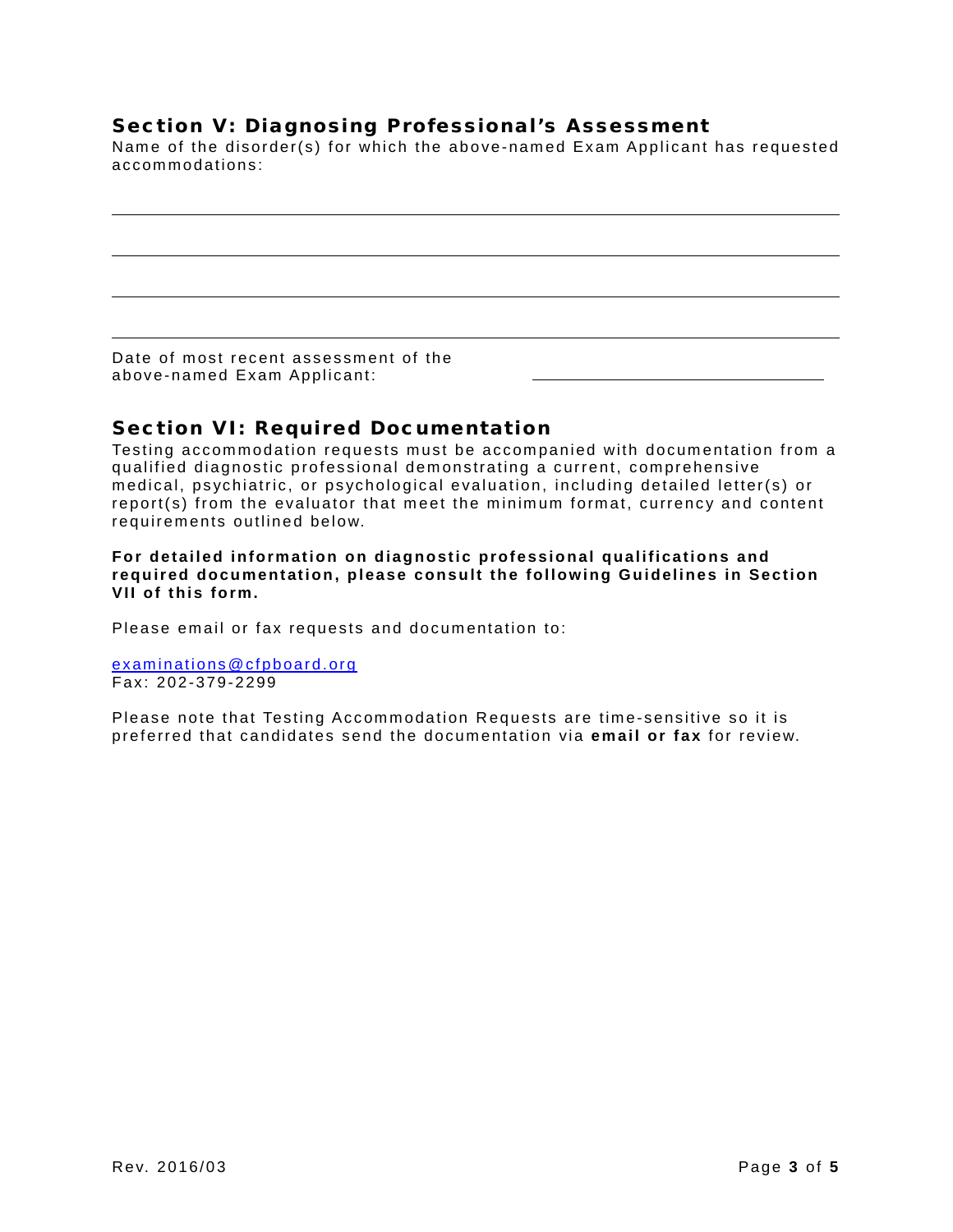## SECTION VII: Submission Instructions

The following guidelines are provided for the evaluators who prepare documentation for Exam Applicants as part of their request for testing accommodations for the CFP® Certification Examination. Exam Applicants requesting testing accommodations are asked to share these guidelines with their evaluator so that appropriate documentation can be assembled to support the request for testing accommodations.

### **Qualifications of Diagnosing Professional**

A qualified professional must perform the evaluation. The diagnosing professional's name, title, and professional credentials must be clearly stated in the documentation.

- For a professional to be deemed qualified to assess an individual for ADHD, psychiatric or psychological disability, that professional must have had extensive graduate-level training in the area of psychiatric or psychological assessment of adults. In most cases, the evaluator should have a M.D., Ph.D., or Psy.D. degree.
- For a professional to be deemed qualified to assess an individual for a physical or health-related disability, that professional must have had extensive graduate-level training in the area of medical assessment of adults. In most cases, the evaluator should have an M.D., O.D., or D.O. degree.
- For a professional to be deemed qualified to assess an individual for learning disorders, administering a neuropsychological or psychoeducational evaluation, that professional must have had extensive graduate- level training in the area of assessment of learning disabilities with adults. This usually includes formal education and training in the history, nature, identification, and remediation of learning disabilities.
- CFP Board reserves the right to request evidence of an evaluator's professional qualifications. CFP Board will not accept any assessment completed by a member of the Exam Applicant's family, even if that family member is otherwise qualified.
- If a graduate-trainee clinician is conducting some or all of the evaluation (for example, as part of a university-based assessment practicum), CFP Board will consider the results only if both the graduate-trainee clinician and the faculty supervisor sign the written report. CFP Board reserves the right to contact the faculty supervisor and/or the graduate- trainee clinician to inquire about the level of supervision provided during the assessment.

### **Format Requirements**

The evaluation must be printed on the diagnostic professional's letterhead and be signed by the diagnostic professional.

### **Currency Requirements**

The diagnostic professional's evaluation must be completed within the relevant timeframe(s) outlines below:

- No more than 1 Year prior to anticipated CFP<sup>®</sup> exam date for physical disabilities, chronic health conditions, psychological and psychiatric disorders.
- No more than **5 Years** prior to anticipated CFP ® exam date for attentiondeficit/hyperactivity disorder, learning and other cognitive disorders